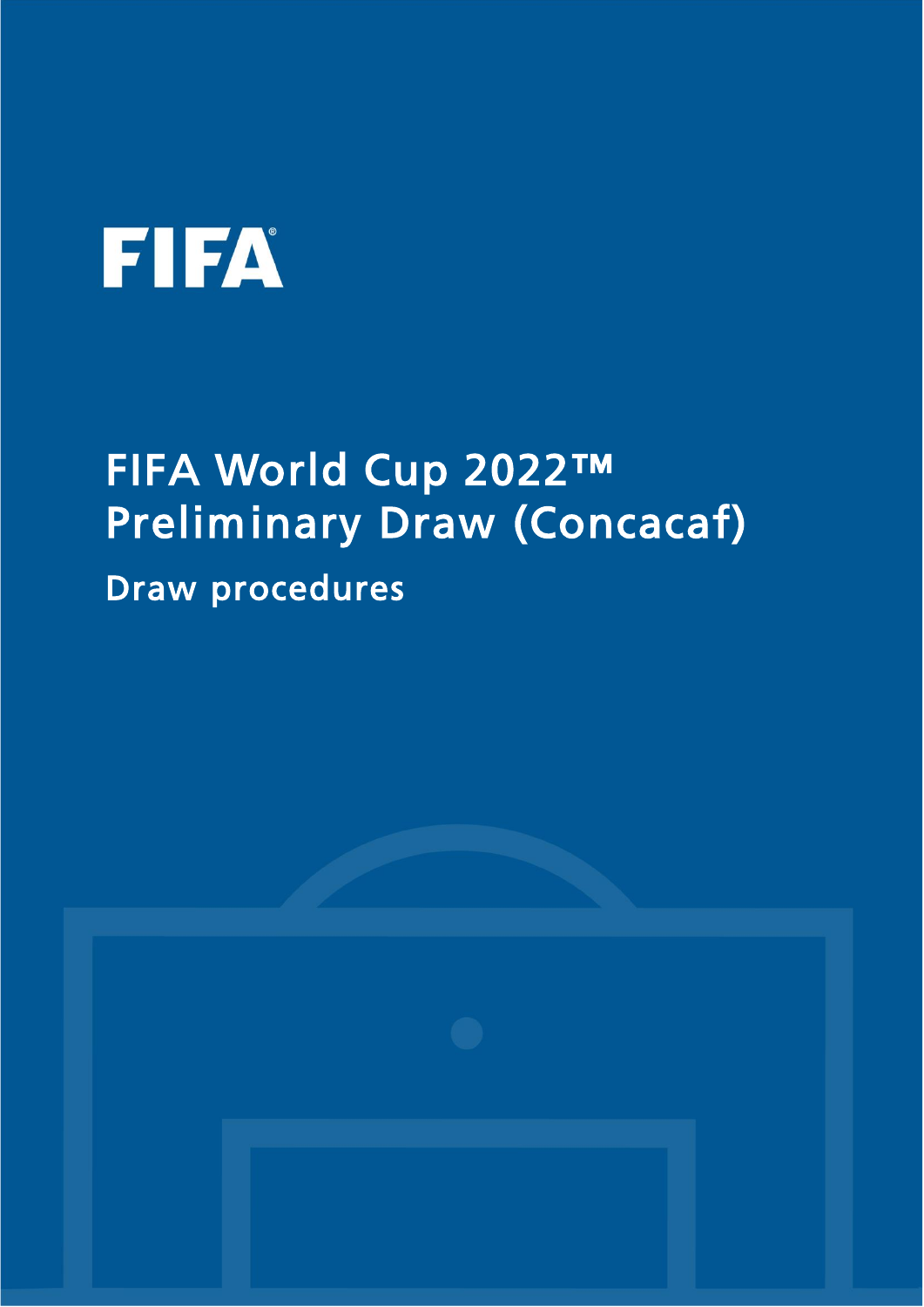### FIFA World Cup Qatar 2022™ Preliminary Draw (Concacaf) draw procedures

#### **SLOT ALLOCATION:**

The slot allocation of Concacaf for the FIFA World Cup Qatar 2022™ is 3.5 teams.

#### **PRELIMINARY COMPETITION FORMAT:**

The Concacaf qualifiers will consist of three rounds:

#### **First round**

The first round of qualifiers will be played in a group stage involving the 30 lowest-ranked Concacaf member associations (6<sup>th</sup> to 35<sup>th</sup>) according to the FIFA/Coca-Cola World Ranking of 16 July 2020. These 30 Concacaf member associations will be divided into six groups of five teams. Each team will play every other team in their group once, playing a total of four matches (two at home and two away). The firstplace finishers in each of the six groups will qualify for the second round.

#### **Second round**

The second round of qualifiers will feature the six group winners from the first round in a home-andaway, direct-elimination format. The second-round pairings for the first-round group winners have been pre-determined as follows:

- 1. Winner of Group A vs Winner of Group F
- 2. Winner of Group B vs Winner of Group E
- 3. Winner of Group C vs Winner of Group D

#### **Final round**

The final round of qualifiers will feature the three winners from the second round and the five highestranked Concacaf member associations (1<sup>st</sup> to 5<sup>th</sup>) according to the FIFA/Coca-Cola World Ranking of 16 July 2020. After home-and-away, round-robin play, the top three teams will qualify directly for the FIFA World Cup Qatar 2022™. The fourth-placed team will represent Concacaf in the FIFA intercontinental play-off in June 2022.

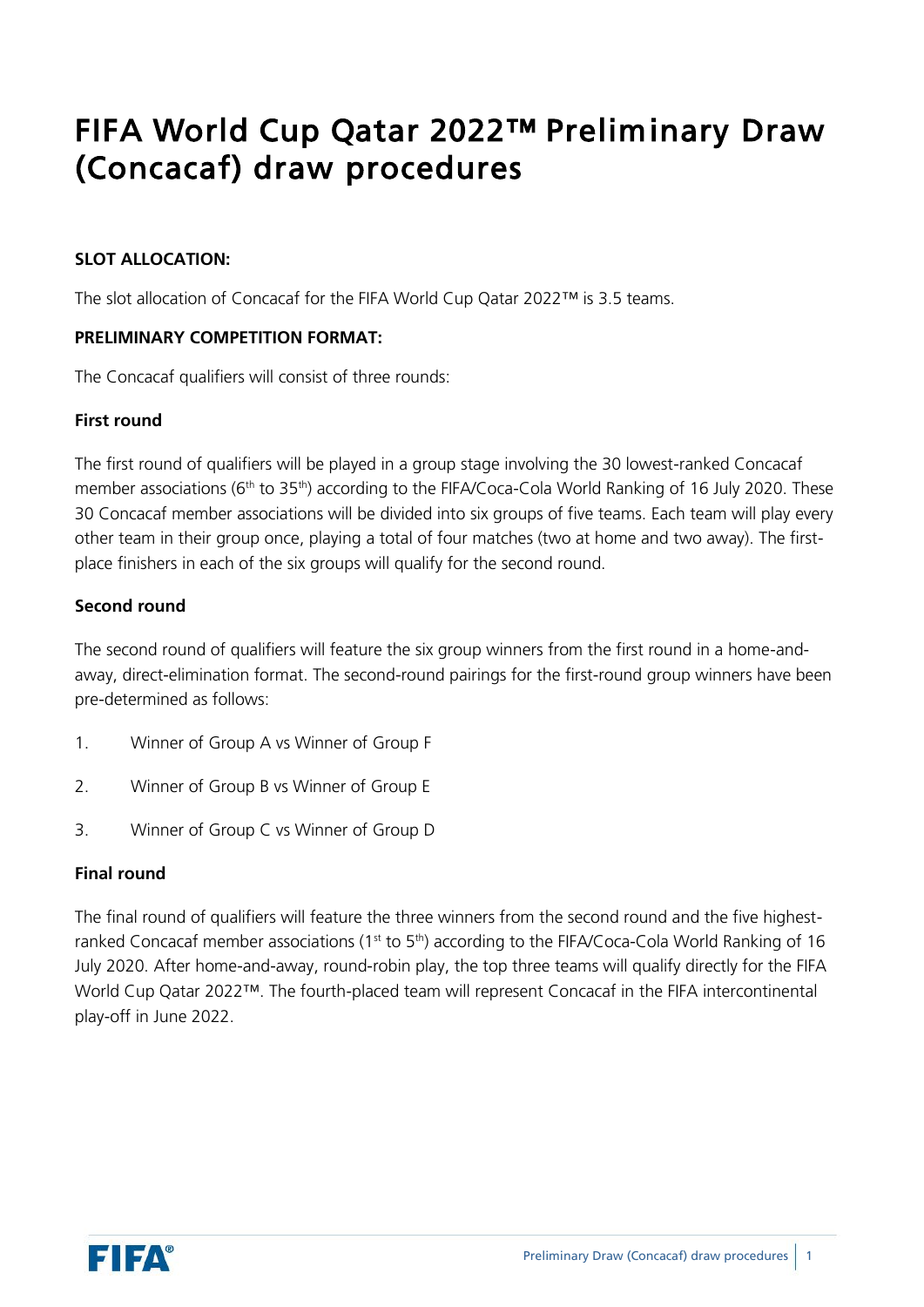#### **POT ALLOCATION:**

#### **First round**

The 30 teams participating in the first round will be allocated to five pots based on the FIFA/Coca-Cola World Ranking of 16 July 2020 as follows:

- Pot 1: Teams ranked 6-11
- Pot 2: Teams ranked 12-17
- Pot 3: Teams ranked 18-23
- Pot 4: Teams ranked 24-29
- Pot 5: Teams ranked 30-35

| Pot 1                                                                                           | Pot 2                                                                                                                            | Pot 3                                                                                                       | Pot 4                                                                                                   | Pot 5                                                                                                                                     |
|-------------------------------------------------------------------------------------------------|----------------------------------------------------------------------------------------------------------------------------------|-------------------------------------------------------------------------------------------------------------|---------------------------------------------------------------------------------------------------------|-------------------------------------------------------------------------------------------------------------------------------------------|
| 1. El Salvador<br>2. Canada<br>3. Curaçao<br>4. Panama<br>5. Haiti<br>6. Trinidad<br>and Tobago | 1. Antigua<br>and Barbuda<br>2. Guatemala<br>3. St Kitts<br>and Nevis<br>4. Suriname<br>5. Nicaragua<br>6. Dominican<br>Republic | 1. Grenada<br>2. Barbados<br>3. Guyana<br>4. St Vincent<br>and the<br>Grenadines<br>5. Bermuda<br>6. Belize | 1. St Lucia<br>2. Puerto Rico<br>3. Cuba<br>4. Montserrat<br>5. Dominica<br>6. Cayman<br><b>Islands</b> | 1. Bahamas<br>2. Aruba<br>3. Turks and<br>Caicos Islands<br>4. US Virgin<br><b>Islands</b><br>5. British<br>Virgin Islands<br>6. Anguilla |

#### **Final round**

The top five teams based on the FIFA/Coca-Cola World Ranking of 16 July 2020 and the three winners from the second round will be placed in Pot A. Pot B will contain the positions of teams in the group to determine the match schedule.

| Pot A               | Pot B  |
|---------------------|--------|
| 1. Mexico           | Team 1 |
| $2.$ USA            | Team 2 |
| 3. Costa Rica       | Team 3 |
| 4. Jamaica          | Team 4 |
| 5. Honduras         | Team 5 |
| 6. Winner of A vs F | Team 6 |
| 7. Winner of B vs E | Team 7 |
| 8. Winner of C vs D | Team 8 |

#### **DRAW PROCEDURES:**

#### **First round**

The draw will begin by allocating the 30 teams participating in the first round to six groups of five teams. The six teams from Pot 1 will be pre-seeded to positions A1, B1, C1, D1, E1 and F1, with the highest-ranked team in this pot occupying position A1 and the lowest-ranked in position F1.

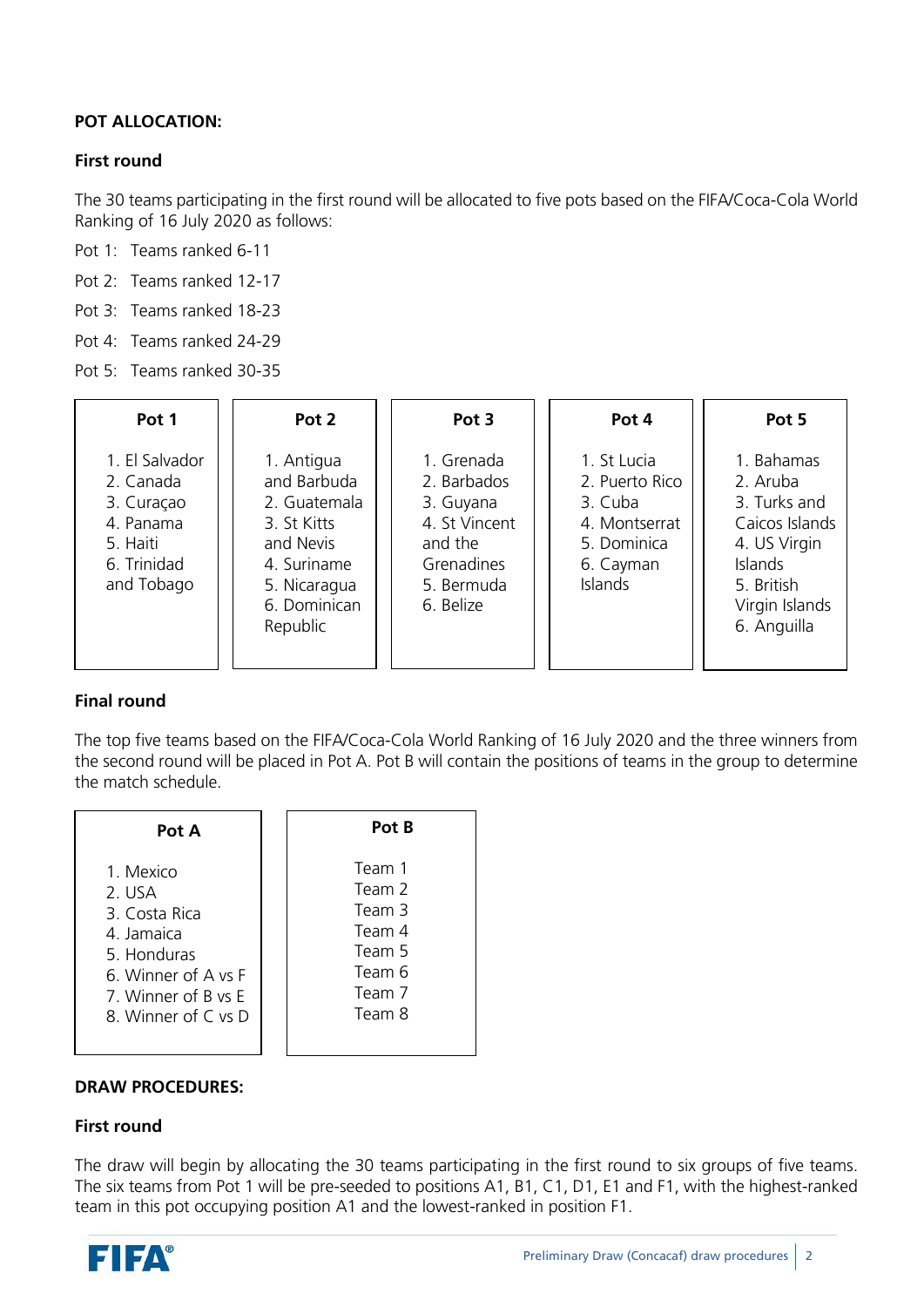The draw will continue by identifying the groups for the teams in pots 2, 3, 4 and 5. The position that each team occupies in a group will be determined based on the pot from which it is drawn. For example, teams from Pot 2 will be placed in position 2 of each group, teams from Pot 3 in position 3 of each group, and so on.

Teams drawn from each pot will be allocated to groups sequentially: A to F. Thus, the team drawn first will be placed in Group A, the team drawn next in Group B, and so on until Group F.

| <b>Group A</b> | <b>Group B</b> | <b>Group C</b> | <b>Group D</b> | <b>Group E</b> | <b>Group F</b> |
|----------------|----------------|----------------|----------------|----------------|----------------|
|                | . .            | . .            | . .            | . .            | . .            |
| <u>.</u>       | <u>.</u>       | <u>.</u>       | z.             | <u>.</u>       | $\angle$ .     |
| э.             | 3.             | э.             | 3.             | 3              | 3.             |
| 4.             | 4.             | 4.             | 4.             | 4.             | 4.             |
| J.             | כ.             | 5.             | C.             | .ر             | 5.             |
|                |                |                |                |                |                |

The match schedule will also be determined after the draw as follows:

| <b>FIFA Window 1</b> |          |                 |     |        |      |     |                   |
|----------------------|----------|-----------------|-----|--------|------|-----|-------------------|
|                      | Wed      | Thu             | Fri | Sat    | Sun  | Mon | Tue <sup>1</sup>  |
|                      | $2$ vs 4 | vs <sub>3</sub> |     | 5 vs 2 | 4 vs |     | $3 \text{ vs } 5$ |

|        | FIFA Window 2 |            |            |      |     |        |
|--------|---------------|------------|------------|------|-----|--------|
| Wed    | Thu           | Fri        | Sat        | Sun. | Mon | Tue    |
| 4 vs 5 |               | $2$ vs $3$ | $5$ vs $1$ |      |     | 3 vs 4 |
|        |               |            |            |      |     | 1 vs 2 |